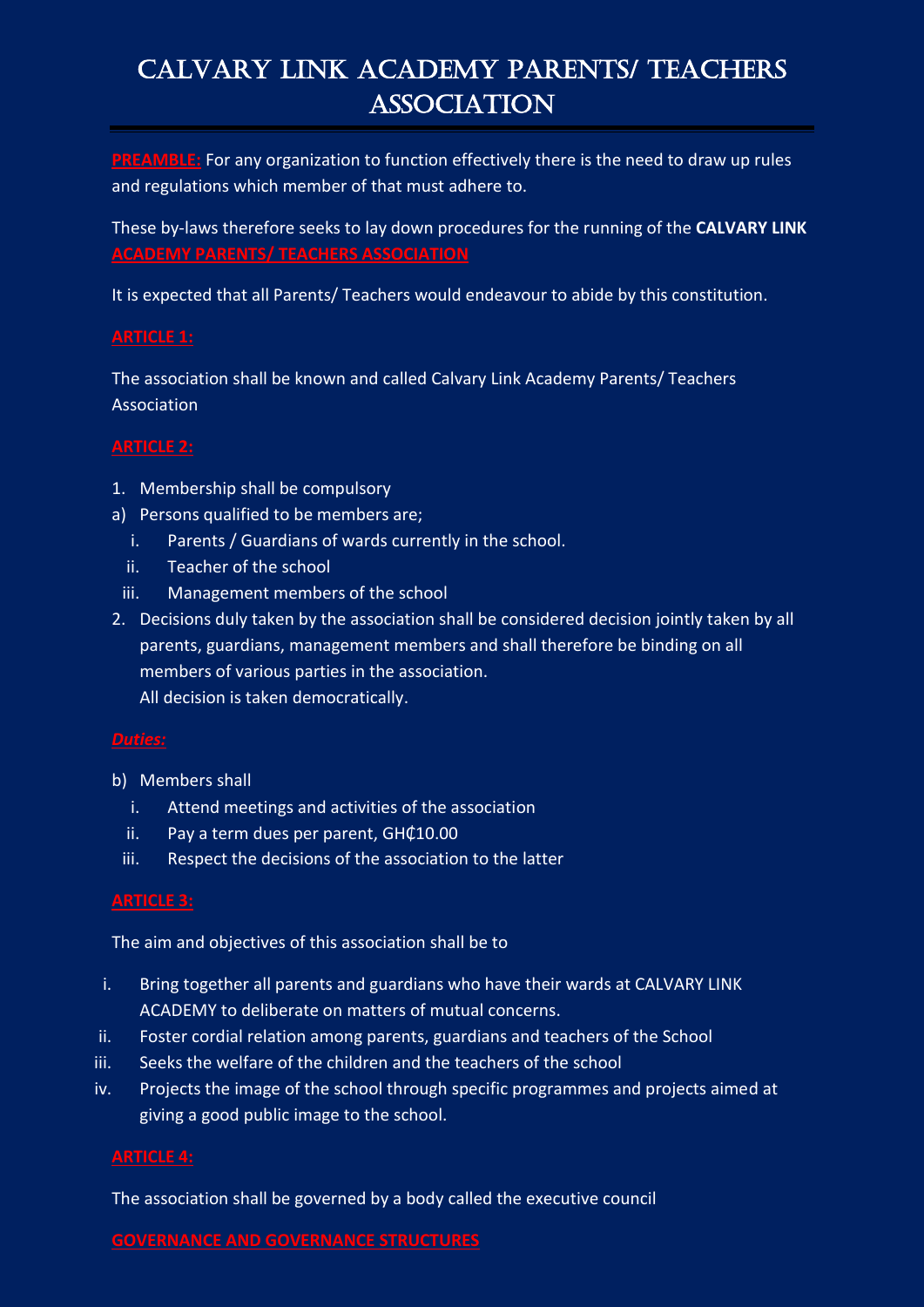- 1. The executive council shall consist of a
	- i. Chairman/ chairperson
	- ii. Vice Chairman/ Chairperson.
	- iii. Secretary
	- iv. Financial secretary/ Treasurer
	- v. Organizing secretary
	- vi. Two (2) ordinary members

This position shall be filled only through election

The Chairman shall

- a. Preside over (Official/ Unofficial) meetings and shall be responsible for the orderly and proper conduct of proceedings at all such meetings unless otherwise provided for by this constitution.
- b. In consultation with the secretary convene
	- i. General meeting
	- ii. All other constitutionally mandated meetings.
- c. In consultation with the executive council, decide whether a proposed motion, resolution or amendment of this constitution or an accepted practice by the association is in order.
- d. Have the power to adjourn a meeting
	- i. On the basis of a lack of quorum
	- ii. In consultation with the executive council members, postpone a meeting on an acceptable grounds.

# **2) THE VICE CHAIRPERSON/ CHAIRPERSON**

In the absence of the Chairman/ Chairperson, the Vice Chairman/ Chairperson shall act and assume all the powers of the Chairman/ Chairperson for the performance of the functions of that capacity only.

- a. The secretary shall
	- i. Be a staff from the school
	- ii. Be in charge of all correspondence and other related matters concerning the association.
- b. Send notices, circulars and any other information requested by the constitution to be conveyed to members.
- c. Be responsible for such administrative functions as determined by this constitution.
- d. Prepare and present for amendment minutes of all meetings previously held at next ensuring meetings.
- e. Keep records of all activities of the association
	- **4. THE FINANCIAL SERETARY**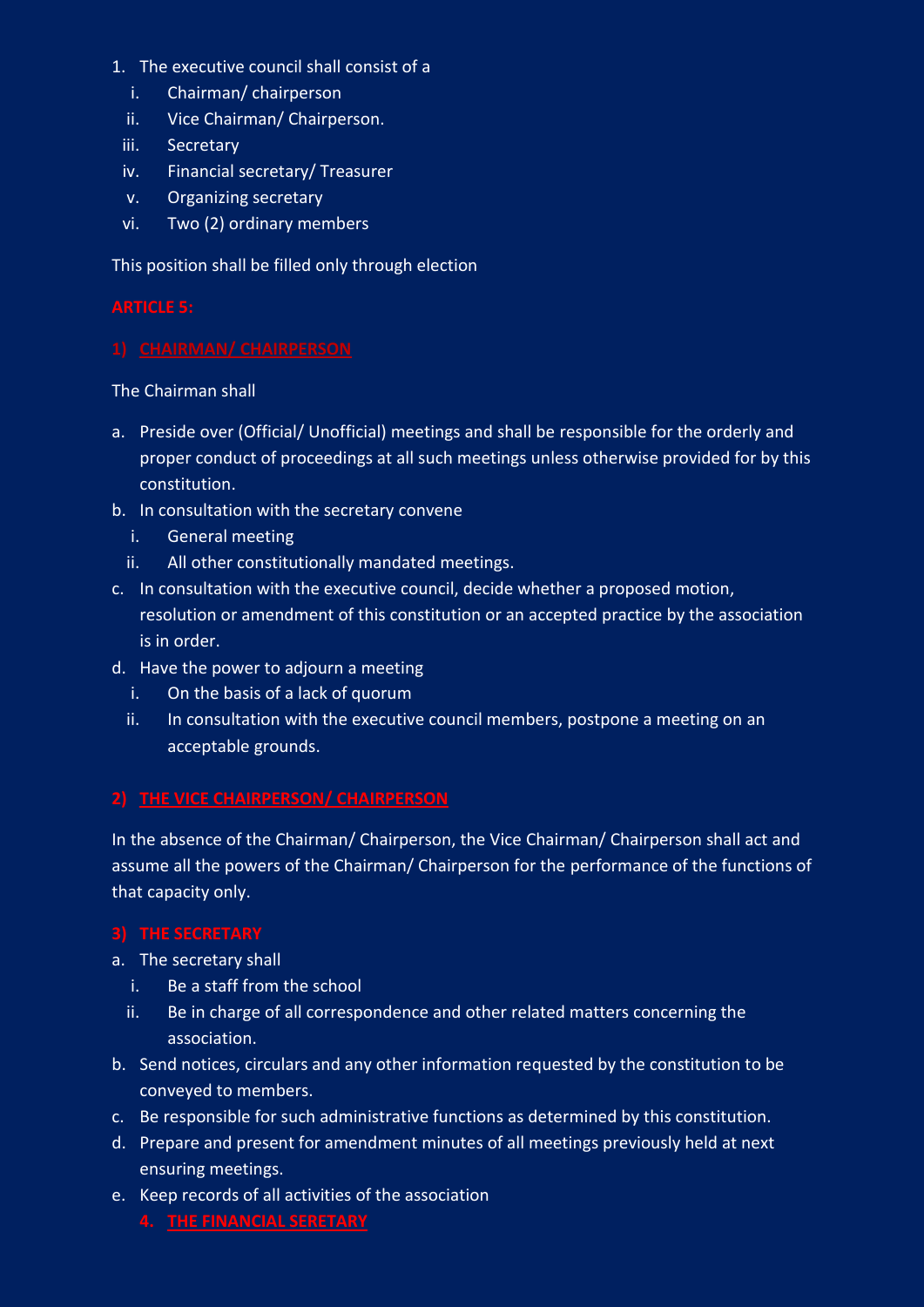The financial secretary shall be appointed to act as secretary for meetings in the absence of the substantive one

- a) The financial secretary shall
	- I. Keep proper accounts of all financial transactions entered into the association
	- II. Keep all such records as shall be appropriate for the effective performance of his/ her duties.
	- III. Prepare and give financial reports at every executive/ general meetings or upon request with reference to a specific project
	- IV. Authorize the use of cash unless otherwise provided by this constitution
- b) The school shall receive dues paid by members and issue out receipt on behalf of the financial secretary.

# **4) ORGANIZING SECRETARY**

- a) The organizing secretary shall
	- i) Ensuring that the designated location for all meetingsor functions organized by the association is properly prepared and made ready for the said purpose.
	- ii) Maintain law and order at meetings

# **ARTICLE 6: ELECTIONS**

- a. General elections shall be held every two years to elect executive members
- b. In the case of an officer resigning or being removed from post, the executives shall nominate two officers and one shall be approved by two thirds majority of the members at a meeting to act for the rest of the term
- c. Two ordinary members of the executive council shall be ex-officio members.
	- i. They shall be called only two participate in meetings of the executive council when their expertise or advice is warranted on particular subject.

# **MODE OF ELECTION:**

- i. Officer(s) of the association shall be democratically elected, balloting shall be the means of selecting for executive council members as well as other office holders
- i. A candidate standing for an elections shall be nominated by a member of a good standingand seconded byanother member at a meeting called to elect officer(s) of the association

# **A member is in good standing if........(He /she attend meetings regularly, pay dues often, commitment to the rules and regulation and comport him/her during meetings)**

With the chairmanship slot, the candidate with the second largest vote becomes the vice chairperson.

- ii. A winner shall be declared if a candidate in any particular contest had  $50\% + 1$  of the vote cast and that candidate shall be a winner of that particular contest.
- iii. In an instance of a non-attainment of a simple majority by any of the candidates, there shall be another ballot cast to determine the winner between the two top candidates in terms of votes received.
- iv. In case of s misunderstanding resulting from the voting process, voting shall be re-run for that position to resolve the differences.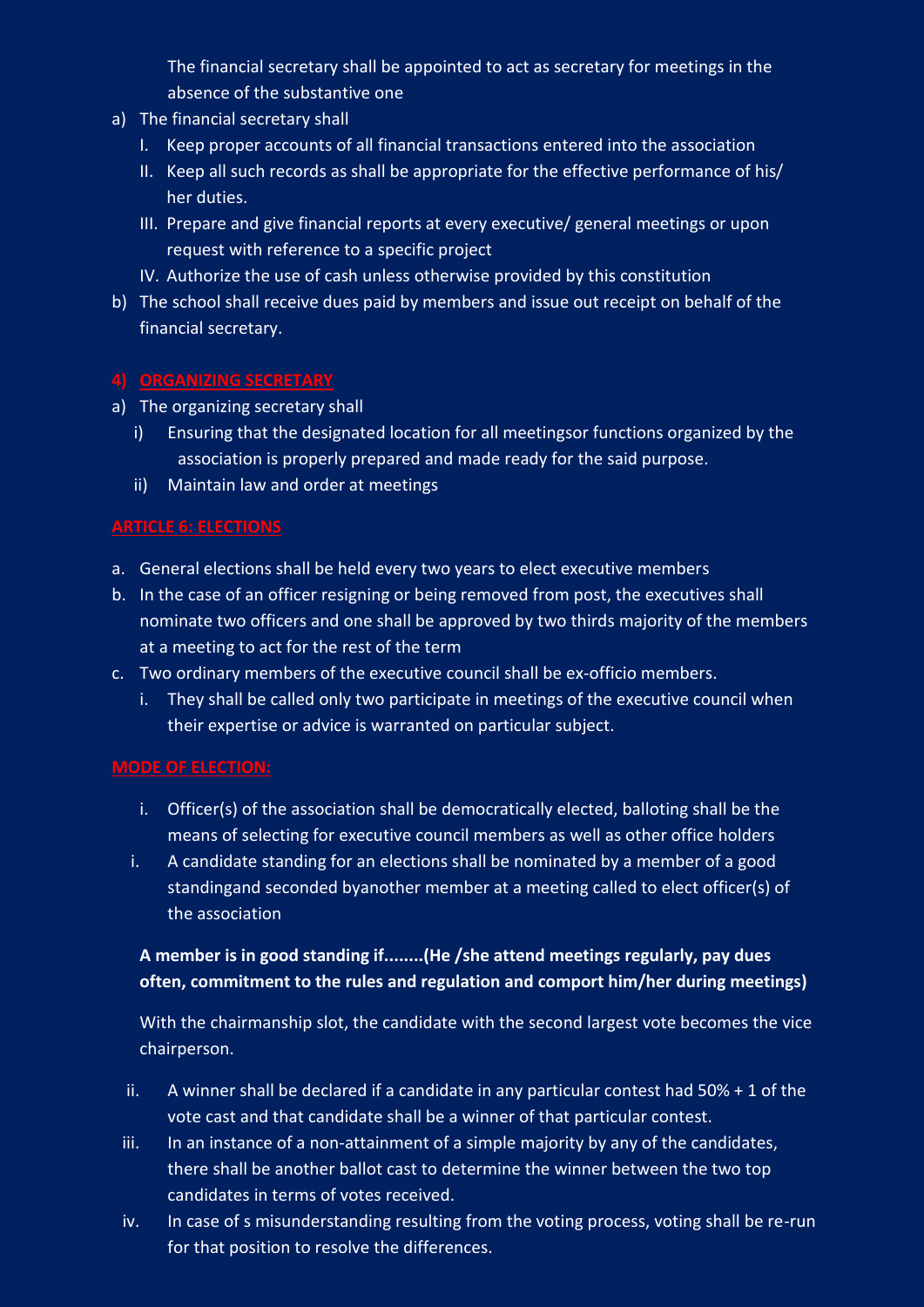### **ARTICLE 7: DURATION OF OFFICER(S)**

The officer(s) elected shall hold office for a two year term and shall be allowed to run for a second term unless otherwise provided

Meetings of the association shall be

- 1. Executive meetings
- 2. Emergency meetings
- 3. General meetings

**EXECUTIVE MEETINGS:** shall be called prior to every general meeting and also any specific motion on which council needed to deliberate.

**EMERGENCY MEETINGS:** shall be called in response in petitions presented to executive council by more than a half of the members of the association requesting for such an action.

- a) This meeting shall be called within ten working days upon receipt petition.
- b) An emergency meeting may also be called if it is so determined by the executive council on reasonable grounds.

### **GENERAL MEETINGS:** shall be held

- a) Once in a term
- b) As otherwise provided by the constitution.
- c) The general meeting shall discuss all and every issue that affects the school. Every parent shall be invited for the meeting.

### **ARTICLE 9: REPRESENTATION AT THE MEETING**

A member who for any reason is not able to attend the general meeting shall be duly represented by another who is of sound mind and above eighteen (18) years of age.

- 1. Any parent or representative who is late to a meeting shall pay a fine of GH₵2.00 subject to constitutional review
- 2. A quorum of half of the member of the constitution if attained can cause the commencement of a general meeting

# **ARTICLE 10: FINANCE**

- a. The association shall derive its funds from dues, donations, silver collection, contribution from members, well-wishers any other means determined by the executive council or the association.
- b. All expenditure shall be authorized by two-thirds majority of the executive council.
- c. All funds of the association shall be lodged in account with the bank
- d. Properties of the association shall be vested and ministered by the executive council for and on behalf of the association
- e. Funds shall be used only for the purposes approved by the executive council and shall be accounted to the association in full details.
- f. The financial year of the association shall be the same duration of the academic year